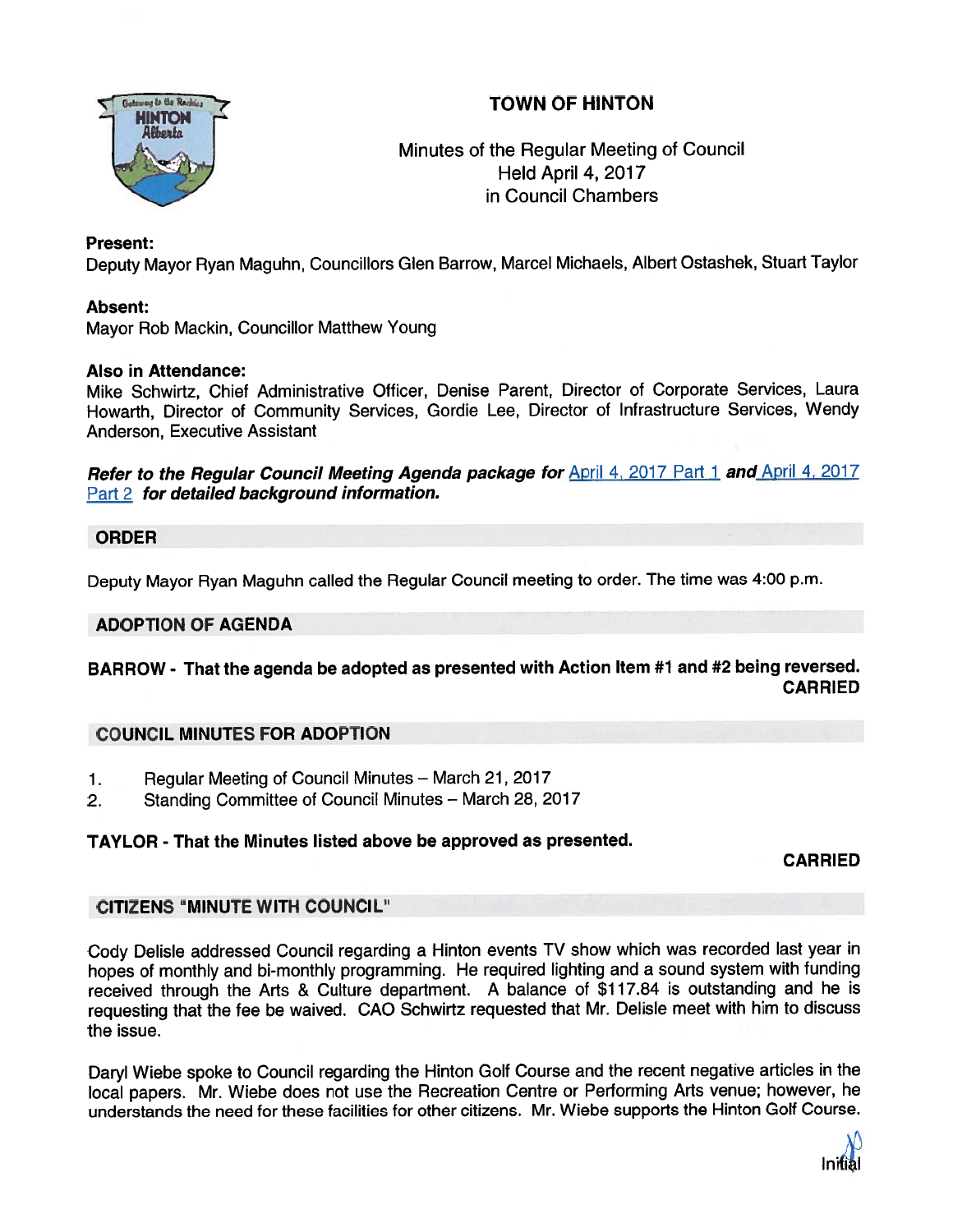Dawna McGowan spoke to Council in to express her supports for the Golf Course as she feels it is an important facility for citizens.

Deb Bird addressed Council in suppor<sup>t</sup> of the Hinton Golf Course. She has volunteered thousands of hours in Hinton and is in suppor<sup>t</sup> of the Hinton Golf Course. She has been happy to donate all the volunteer hours and would love to see the Golf Course move forward as she and her friends use the course frequently each year.

### DELEGATIONS AND PRESENTATIONS

#### **Hinton Golfing Society**

Jessica Hearsey introduced Hinton Golfing Society board members to Council. Jeff Ciecko spoke to Council and provided information about their company and the Hinton Golf Course. The Hinton Golf Society is asking the Town of Hinton to co-sign for <sup>a</sup> consolidating loan.

#### ACTION ITEMS

1. Hinton Golfing Society Reguest for Loan Consolidation

A short break was called at 5:00 p.m. and the meeting reconvened at 5:11 p.m.

#### BARROW — That Administration bring <sup>a</sup> borrowing bylaw to Council for \$1,500,000 over <sup>a</sup> 15 year term on April 18, 2017.

CARRIED

#### 2. Audited Financial Statements

#### MICHAELS - That Council approve the 2016 Financial Statements Year Ended December 31, 2016.

### CARRIED

Councillor Michaels left the meeting due to work commitments. The time was 5:38 p.m.

### 3. Appointment to the Hinton Municipal Library Board

### BARROW - That Council appoint Gordon Sorenson to the Hinton Municipal Library Board for the term ending October 2018.

CARRIED

#### INFORMATION ITEMS

1. Council Information Packages #1, #2 for April 4,2017